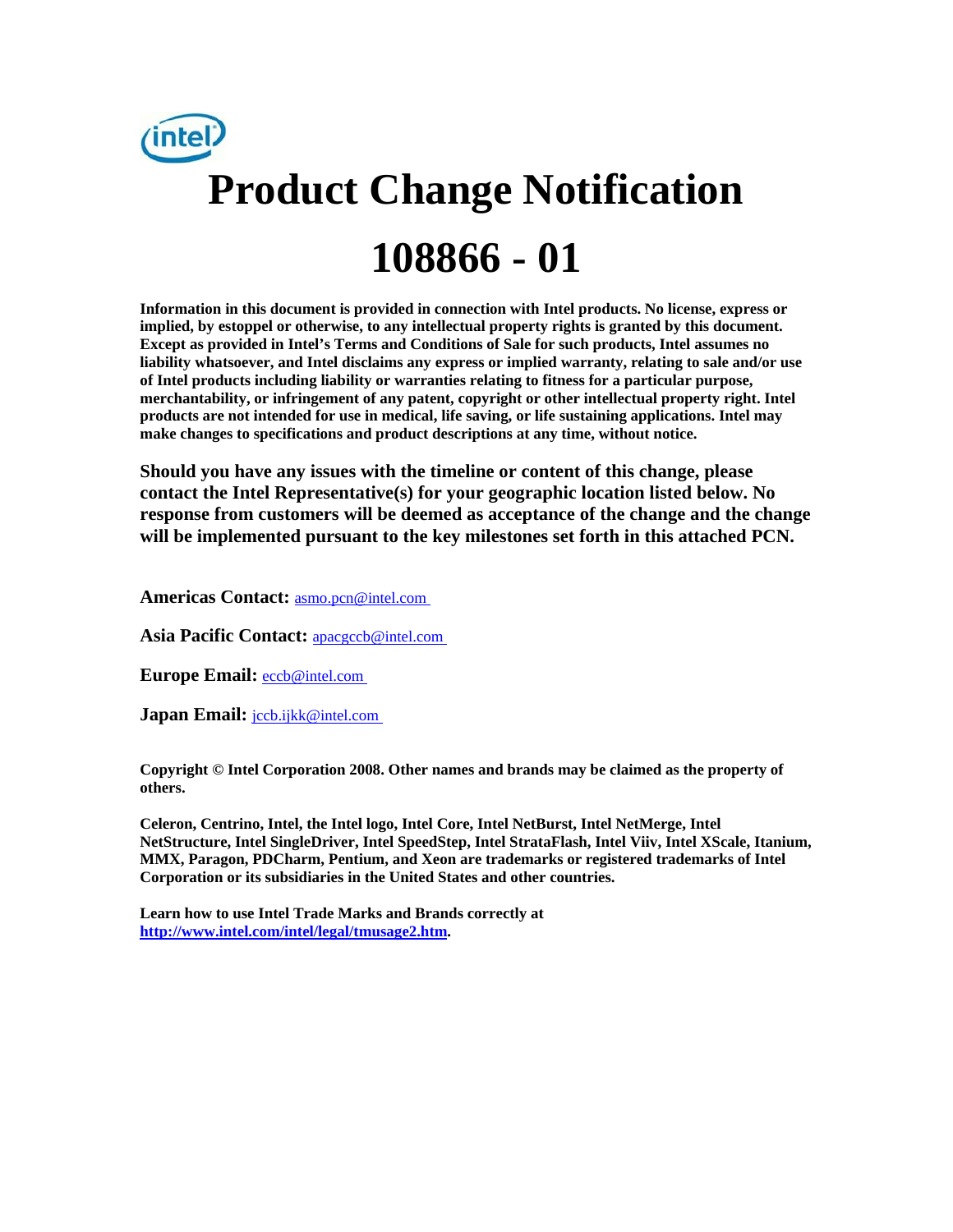# $(intel)$ **Product Change Notification**

| <b>Change Notification #:</b> | 108866 - 01                                     |
|-------------------------------|-------------------------------------------------|
| <b>Change Title:</b>          | DG31GL, PCN 108866-01, Product Material,        |
|                               | <b>IO Shield vendor change and MCH heatsink</b> |
|                               | change, Reason for Revision: Adding MCH         |
|                               | heatsink change and implementation date         |
|                               | changed.                                        |
| <b>Date of Publication:</b>   | <b>October 17, 2008</b>                         |

**Key Characteristics of the Change:** Product Material

**Forecasted Key Milestones: Date Customer Must be Ready to Receive Post-Conversion Material:** Nov 06, 2008

### **Description of Change to the Customer:**

#### **Reason for Revision: Adding MCH heatsink change and implementation date changed.**

The IO shield vendor is being changed.

The heatsink for MCH is being changed to a new version to enhance manufacturability.

Existing Heatsink New Heatsink